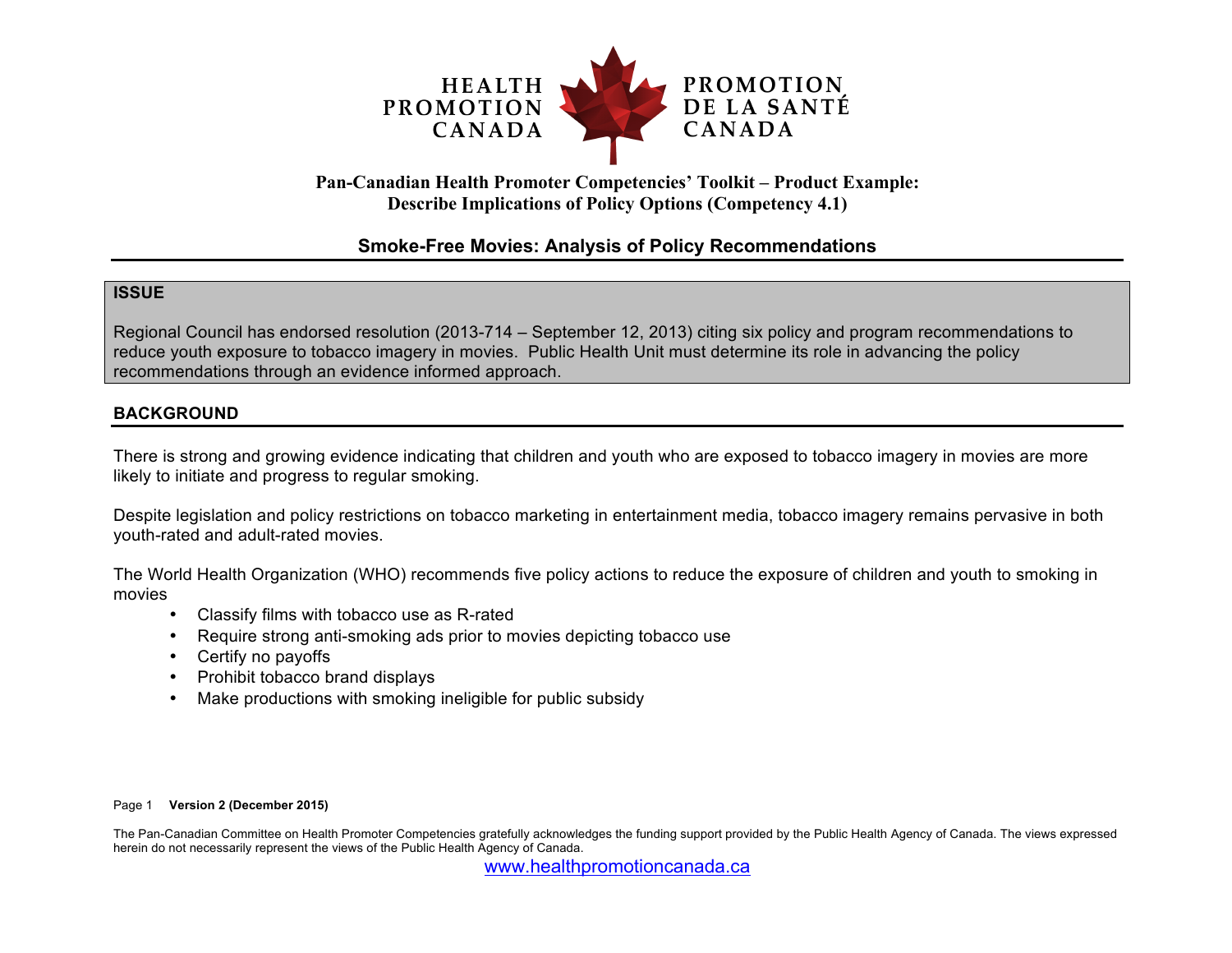

# **Pan-Canadian Health Promoter Competencies' Toolkit – Product Example: Describe Implications of Policy Options (Competency 4.1)**

Public Health Unit completed a rapid review in 2013 examining the effectiveness of interventions to reduce the impact of smoking in the movies on the smoking behaviours of youth. Based on recommendations from this review, Regional Council endorsed the following recommendations:

- That Public Health Unit support the implementation of the five policy recommendations from the World Health Organization and the Ontario Coalition for Smoke-Free Movies to reduce youth exposure to tobacco imagery in movies.
- That Public Health Unit develop and implement a strategy to increase knowledge among Region's parents and youth on the effects of child and youth exposure to tobacco imagery in movies.

Public Health Unit must now determine the most appropriate actions to take in advancing these six policy and program recommendations.

#### Page 2 **Version 2 (December 2015)**

The Pan-Canadian Committee on Health Promoter Competencies gratefully acknowledges the funding support provided by the Public Health Agency of Canada. The views expressed herein do not necessarily represent the views of the Public Health Agency of Canada.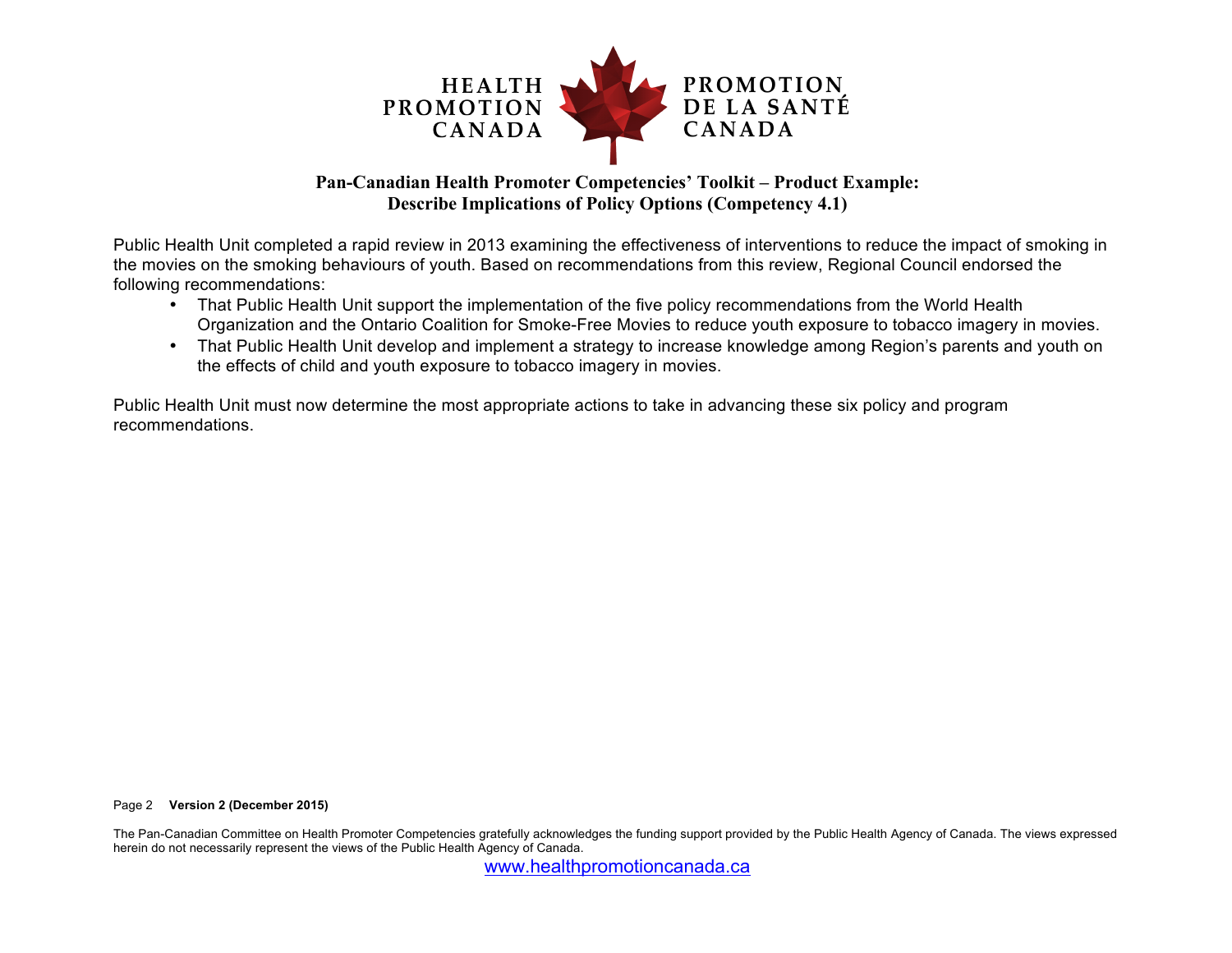## **CONTEXT**

## *Evidence*

The entertainment industry has a large impact on the attitudes and behaviours of young people<sup>3</sup>. Tobacco companies have long used movies as a platform for advertising<sup>4</sup> using product placement and false imagery to establish the prototype of the rebellious smoker, which continues to attract adolescents to smoking today.<sup>3</sup> Adolescents are the most frequent movie-goers. In 2010 in the US and Canada, adolescents aged 12 to 17 years saw an average of eight movies per year in theatres and those aged 18 to 24 years saw an average of seven movies per year.<sup>2</sup>

The 2012 U.S. Surgeon General's Report found that adolescents exposed to smoking in movies were 1.93 times more likely to smoke. Based on population studies conducted between 2003 to 2009, exposures to on-screen smoking accounts for 44% of new adolescent smokers in the U.S. It is also estimated that reducing in-theatre smoking imagery from the current level of 275 annual exposures in PG-13 movies per adolescent down to approximately 10 or less would reduce the prevalence of smoking by 18%.<sup>4</sup>

## *Action to Address the Issue*

Internationally, country-specific responses have been taken in the United States, China, India, the United Kingdom, and Africa. Research on the impact of these intervention policies is required. $2$ 

In Canada, national and provincial level non-governmental organizations, often with participation from local health units, in Ontario, British Colombia, and Quebec have forwarded their endorsement to policy makers concerned with film classification and tax policy. They have also embarked on public opinion polling and public education campaigns to support policy change to reduce smoking in the movies. $<sup>2</sup>$ </sup>

Governments and industries both have a role in limiting the amount of tobacco imagery in movies in Canada:

# *Federal Government*

- Canada is a signing party of the WHO Framework Convention on Tobacco Control (FCTC). Parties to the WHO FCTC are required to implement a comprehensive ban on tobacco advertising, promotion, and sponsorship according to Article 13 of the treaty. This includes all media platforms.
- The majority of WHO smoke-free movies policy recommendations are addressed through the guidelines for implementation of FCTC Article 13, however the majority of recommendations must be implemented by the major motion picture companies in the United States.

Page 3 **Describe Implications of Policy Options – Version 2 (December 2015)**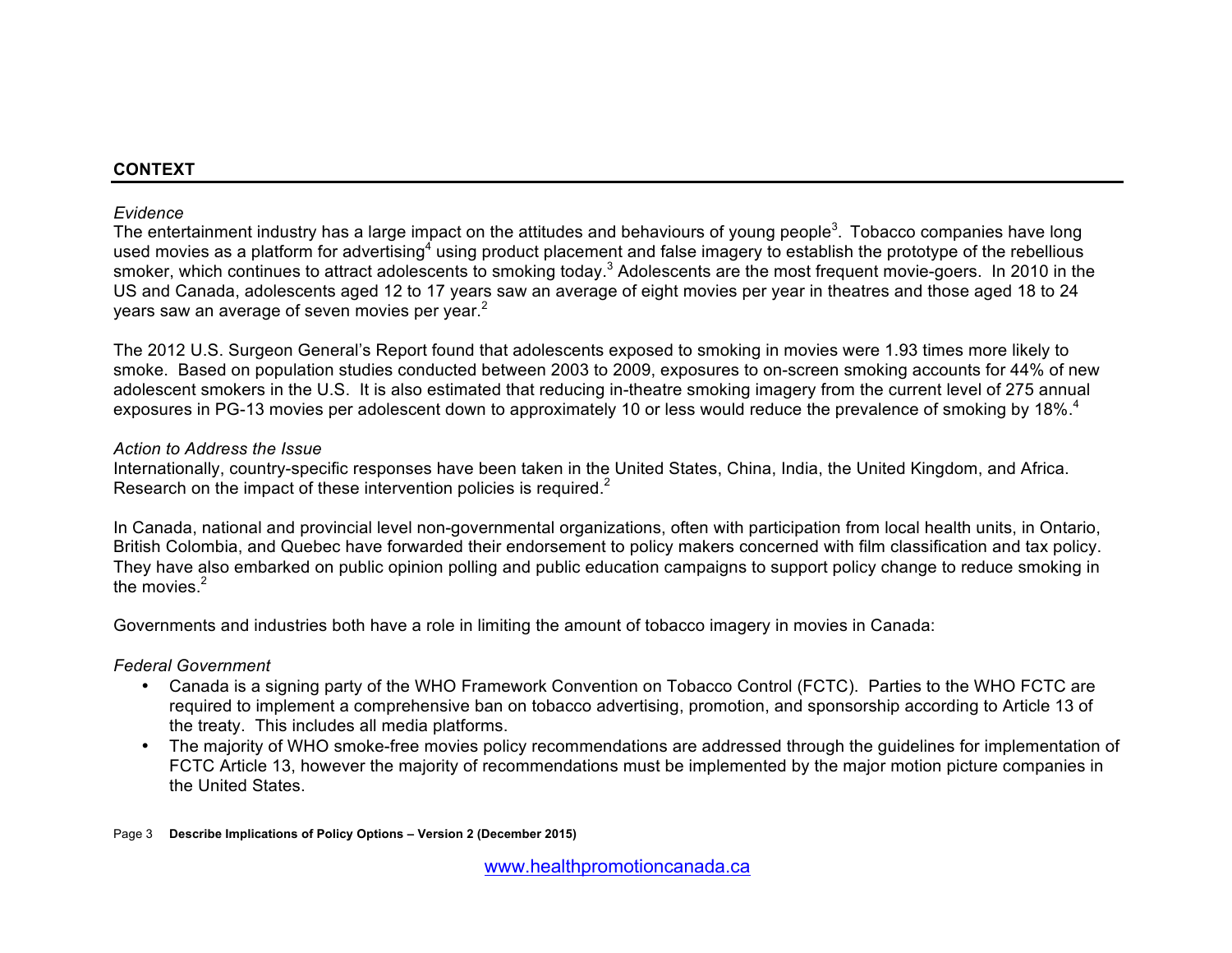- No federal political parties have a platform statement specific to smoke-free movies.
- The Tobacco Act does not address these policy recommendations.

# *Ontario Film Review Board (OFRB)*

- The OFRB is an agency of the Ontario government and works closely with the Ministry of Consumer Services.
- The agency is responsible for assigning movie ratings in Ontario.
- Tobacco use is currently included as a content advisory, but is not a criterion when rating movies. The OFRB has the authority to add tobacco as a criterion to assign an R-rating to a movie.

# *Ministry of Health and Long-Term Care*

- The Smoke-Free Ontario (SFO) Strategy falls within this ministry
- In 2010, the Tobacco Strategy Advisory Group provided recommendations to be implemented under the renewal of the SFO Strategy.<sup>6</sup> The following recommendations are directly linked to smoke-free movies:
	- $\circ$  Introduce legislation to further restrict marketing via tobacco product packaging, tobacco product accessories, movies, and other forms of media
	- o Assign adult ratings for movies and video games with tobacco imagery
	- o Show anti-smoking ads before movies and video games that contain tobacco imagery
	- o Counter the promotional impact of product placement in movies and video games aimed at young people using media and social marketing strategies
- No provincial political parties have a platform statement specific to smoke-free movies.

# *Movie Studios/Production Companies*

- Almost all movie studios, cable channels, TV networks, or video chains are owned by six companies in the United States. The CEOs of these companies are primarily responsible for the movie content produced.
- Many of the major studios have organizational policies aimed at reducing smoking imagery in youth-rated movies (e.g., antismoking ads and certifying no payoffs). However, none of the studios have blanket policies against including smoking or other tobacco imagery in youth-rated films that they produce or distribute.
- Movie studios, which make up the Motion Picture Association of America, have the ability to assign an R-rating to movies that contain tobacco imagery. This would affect the amount of tobacco imagery in the majority of movies seen in Canada, as many studios would remove tobacco imagery in order to avoid receiving an R-rating.

*Tobacco Industry*

Page 4 **Describe Implications of Policy Options – Version 2 (December 2015)**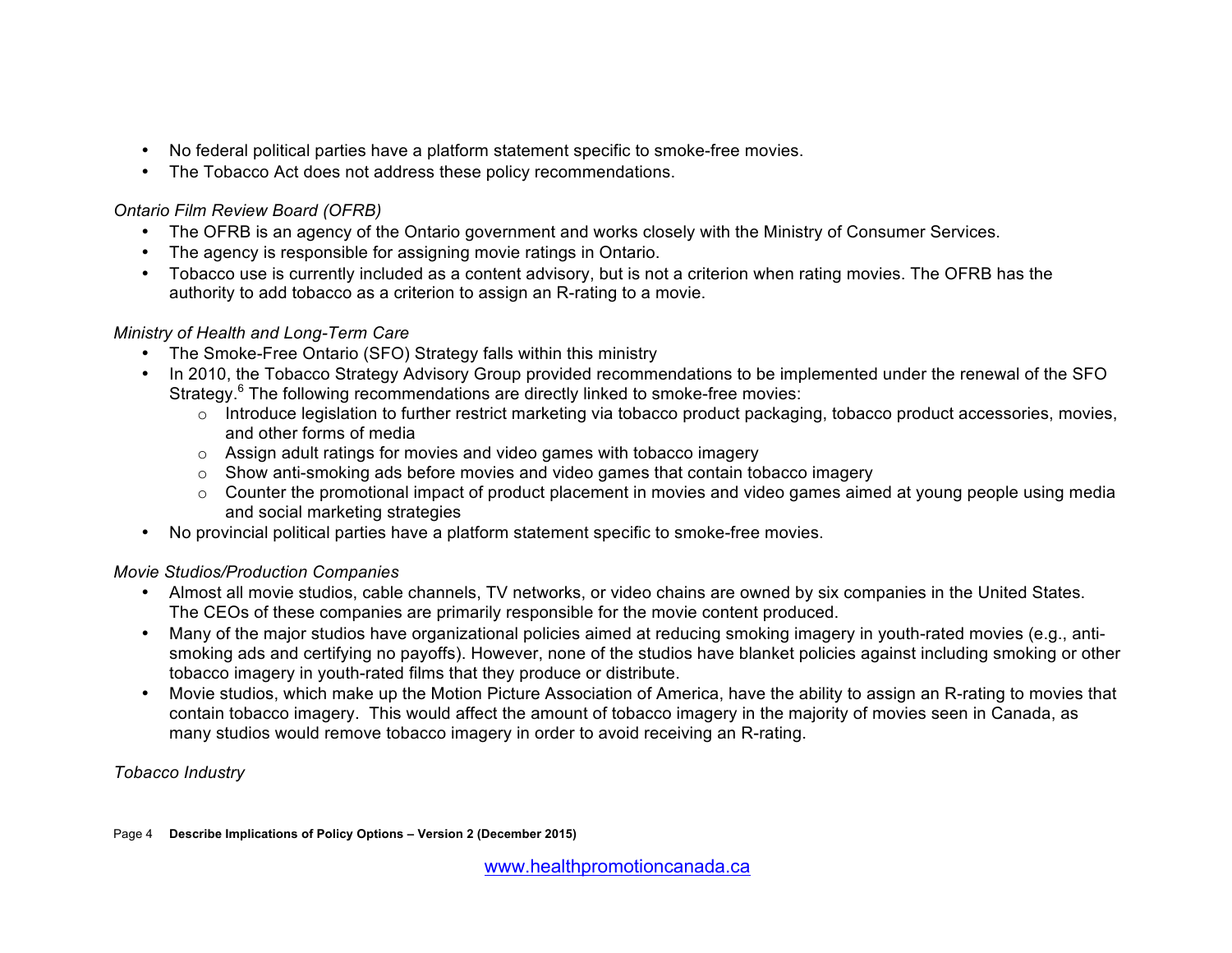- In the United States, where the majority of movies seen by Canadians are produced, the tobacco industry must follow provisions placed upon them under the Master Settlement Agreement (MSA). The provisions prohibit brand placement in movies and marketing strategies that target youth. However, the MSA does not apply to international subsidiaries or nonparticipating domestic companies, although the participating parties control the large majority of the domestic cigarette market. In addition, it is not clear whether the ban applies to brand placement only or all tobacco product placements.
- The tobacco industry is also required to report annual marketing and sales to the Federal Trade Commission in the United States. They claim to have not provided any form of compensation to have brand names or products appear in movies or television shows. However there are reports of "under-the-table" payments that are difficult to track.

#### *Community Stakeholders*

- An environmental scan was conducted by Public Health Unit to understand the role and actions of regional, provincial, and national stakeholders to address this issue.
- Below are key stakeholders that Public Health Unit should consider partnering with in order to address the policy recommendations:

| Organization                                             | <b>Role/Function</b>                                                                                                                                                                                                                                                                                                                                 | <b>Membership</b>                                                                                                                                                                                                                                                                                                                                                                                                                                                                                 | <b>Potential Strength of</b><br><b>Partnership</b>                                                                                                                                                                                                                       |
|----------------------------------------------------------|------------------------------------------------------------------------------------------------------------------------------------------------------------------------------------------------------------------------------------------------------------------------------------------------------------------------------------------------------|---------------------------------------------------------------------------------------------------------------------------------------------------------------------------------------------------------------------------------------------------------------------------------------------------------------------------------------------------------------------------------------------------------------------------------------------------------------------------------------------------|--------------------------------------------------------------------------------------------------------------------------------------------------------------------------------------------------------------------------------------------------------------------------|
| <b>Ontario Coalition for Smoke-Free</b><br><b>Movies</b> | Formed in 2010 to take<br>٠<br>collective action on the issue<br>of child and youth exposure to<br>tobacco imagery in movies.<br>Advocates for the five policy<br>options recommended by the<br><b>WHO</b><br>Main focus has been on an R-<br>rating for movies that contain<br>tobacco imagery<br>Public Health Unit is already<br>an active member | <b>Tobacco Control Area</b><br>$\bullet$<br>Networks (TCANs)<br>Non-Smokers' Rights<br>$\bullet$<br>Association<br>Smoking and Health Action<br>$\bullet$<br>Foundation<br><b>Heart and Stroke Foundation</b><br>$\bullet$<br>Ontario Lung Association and<br>$\bullet$<br>Youth Advocacy Training<br>Institute (YATI)<br>The Ontario Tobacco<br>$\bullet$<br>Research Unit<br>The Program Training and<br>٠<br><b>Consultation Centre-Media</b><br><b>Network</b><br>The Canadian Cancer Society | OCSFM is a key partner for<br>Public Health Unit in order to<br>engage in advocacy activities<br>Public Health Unit is currently<br>an active member within the<br>coalition<br>OCSFM is dedicated to the<br>issue and is currently<br>engaged in advocacy<br>activities |

Page 5 **Describe Implications of Policy Options – Version 2 (December 2015)**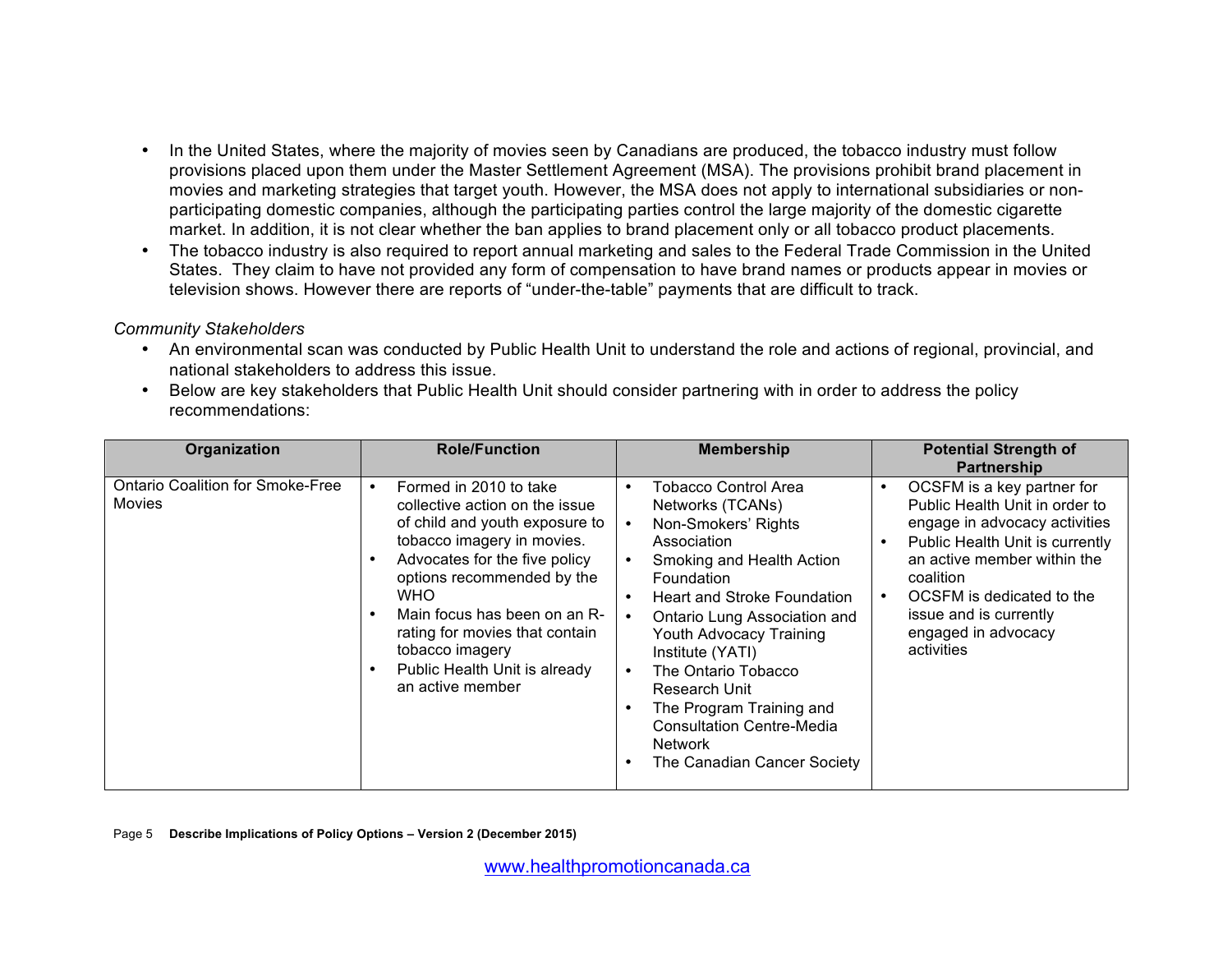| <b>Tobacco Control Systems</b><br>Workgroup                  | Provincial workgroup that is<br>part of the SFO Coordination<br>structure<br>Various task forces fall under<br>this committee, including the<br>Youth Prevention Task Force                                                     | ** (MOHLTC)<br>$\bullet$<br>** (York PHU)<br>$\bullet$<br>** (CAMH)<br>$\bullet$<br>$**$ (OMA)<br>$\bullet$<br>** (OTRU)<br>$\bullet$<br>** (Middlesex-London PHU)<br>$\bullet$<br>** (Ontario Federation of<br>$\bullet$<br>Indian Friendship Centres<br>** (Ontario Lung Association)<br>** (Smoking and Health Action<br>Foundation)<br>** (University of Waterloo)<br>$\bullet$<br>** (Simcoe-Muskoka PHU)<br>** (Heart and Stroke<br>$\bullet$<br>Foundation)<br>** (PHO)<br>** (Hamilton PHU)<br>** (Ontario Campaign for<br>Action on Tobacco)<br>** (Canadian Cancer Society)<br>$\bullet$<br>** (Office of the CMOH of<br>Ontario) | Work group has expressed<br>interest in addressing this<br>issue and has an Medical<br>Officer of Health (**) that is<br>known to be active in the area                                   |
|--------------------------------------------------------------|---------------------------------------------------------------------------------------------------------------------------------------------------------------------------------------------------------------------------------|---------------------------------------------------------------------------------------------------------------------------------------------------------------------------------------------------------------------------------------------------------------------------------------------------------------------------------------------------------------------------------------------------------------------------------------------------------------------------------------------------------------------------------------------------------------------------------------------------------------------------------------------|-------------------------------------------------------------------------------------------------------------------------------------------------------------------------------------------|
| <b>Central East Tobacco Control</b><br>Area Networks (TCANs) | Networks of health units<br>$\bullet$<br>based on geographical<br>location as part of the overall<br><b>SFO Strategy</b><br>Public Health Unit is the lead<br>$\bullet$<br>of the Smoke-Free Movies<br>Working Group within the | Public Health Units part of the<br>$\bullet$<br><b>CE TCAN</b>                                                                                                                                                                                                                                                                                                                                                                                                                                                                                                                                                                              | CE TCAN has made SFM a<br>priority area within their action<br>plan<br>Members have dedicated staff<br>to participate in the SFM<br>workgroup that is led by<br><b>Public Health Unit</b> |

Page 6 **Describe Implications of Policy Options – Version 2 (December 2015)**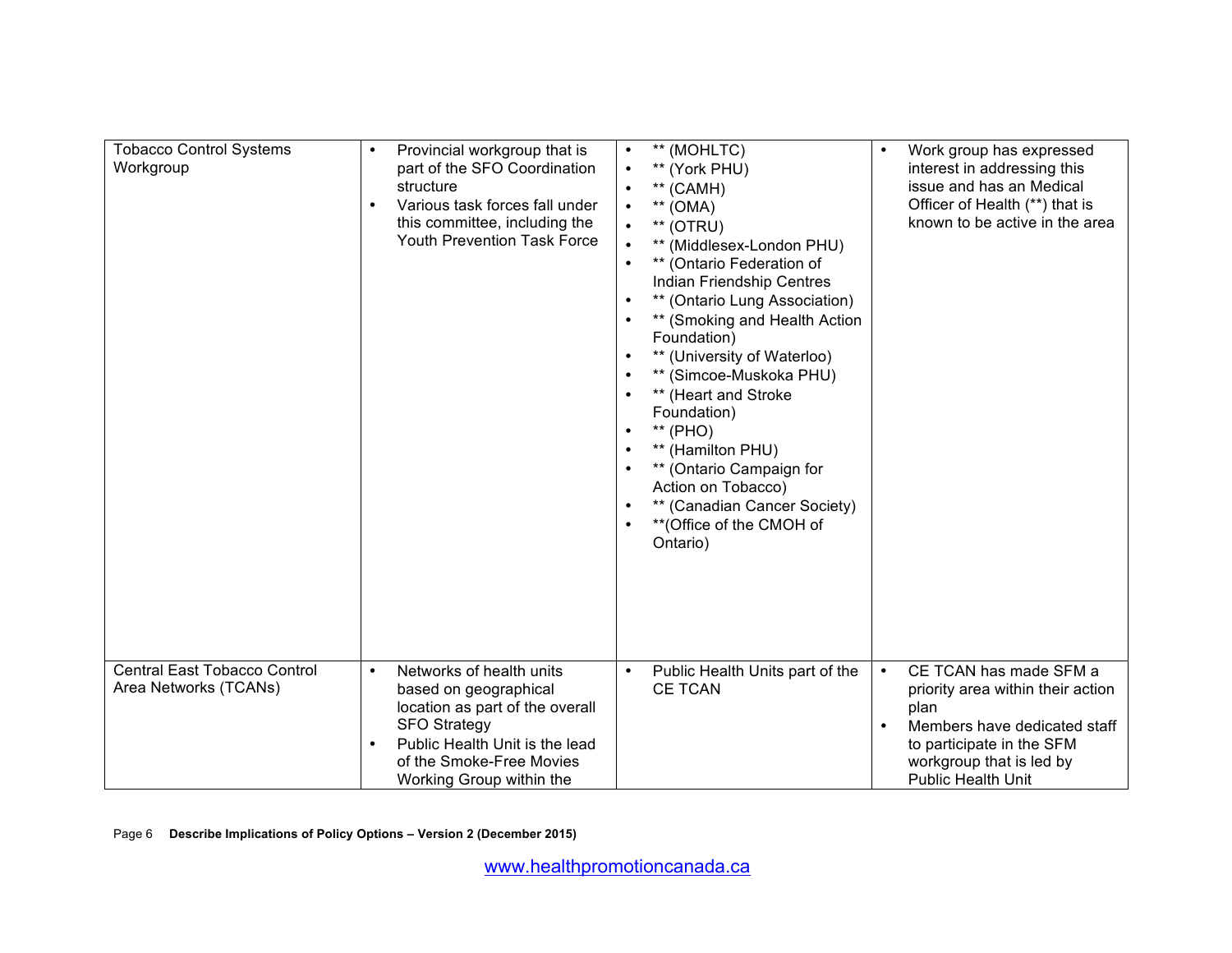|                                  | <b>Central East TCAN</b>                                                                                                                                                                                                                                                                                                                                                                                                                     |                                                            | Public Health Unit will need to<br>play a leadership role to<br>guide this strategy within the<br><b>CE TCAN</b>                                                                                                                                                                                               |
|----------------------------------|----------------------------------------------------------------------------------------------------------------------------------------------------------------------------------------------------------------------------------------------------------------------------------------------------------------------------------------------------------------------------------------------------------------------------------------------|------------------------------------------------------------|----------------------------------------------------------------------------------------------------------------------------------------------------------------------------------------------------------------------------------------------------------------------------------------------------------------|
| Region's School Boards           | The two school boards within<br>$\bullet$<br>Region provide an access<br>point to both parents and<br>youth<br>School boards have older/out-<br>$\bullet$<br>dated policies on tobacco use;<br>however smoking in the<br>movies is not currently<br>addressed in the policies<br>Current interest in the issue<br>$\bullet$<br>among some secondary<br>schools, particularly those<br>who have received Tobacco<br><b>High School Grants</b> | School Board A<br>$\bullet$<br>School Board B<br>$\bullet$ | SFM does not appear to be a<br>$\bullet$<br>priority issue within the school<br>boards<br>Select individual schools have<br>engaged in youth awareness<br>raising activities related to<br><b>SFM</b><br>Opportunity to capitalize on<br>current policies in schools<br>related to youth tobacco<br>prevention |
| <b>Region's Parenting Groups</b> | Parenting groups (e.g.,<br>$\bullet$<br><b>Ontario Early Years Centres)</b><br>provide a venue to increase<br>knowledge of the issue among<br>parents of young children                                                                                                                                                                                                                                                                      | N/A<br>$\bullet$                                           | Parenting groups are not<br>known to be active in this<br>issue<br>Public Health Unit will need to<br>raise knowledge of the issue<br>in order to engage parenting<br>groups to take action on the<br>issue                                                                                                    |
| Academics/Researchers            | Questions related to smoke-<br>$\bullet$<br>free movies have been added<br>to the Ontario Student Drug<br>Use and Health Survey<br>(OSDUHS) and the Centre for<br><b>Addiction and Mental Health</b><br>(CAMH) Monitor.<br>Public Health Unit must keep<br>$\bullet$<br>abreast of research being<br>done in this area and perhaps                                                                                                           | N/A<br>$\bullet$                                           | SFM is an emerging issue<br>among researchers, which is<br>evident in the questions<br>related to SFM that are being<br>added to monitoring surveys<br>Public Health Unit will need to<br>be active in engaging<br>researchers to conduct further<br>work in this area                                         |

Page 7 **Describe Implications of Policy Options – Version 2 (December 2015)**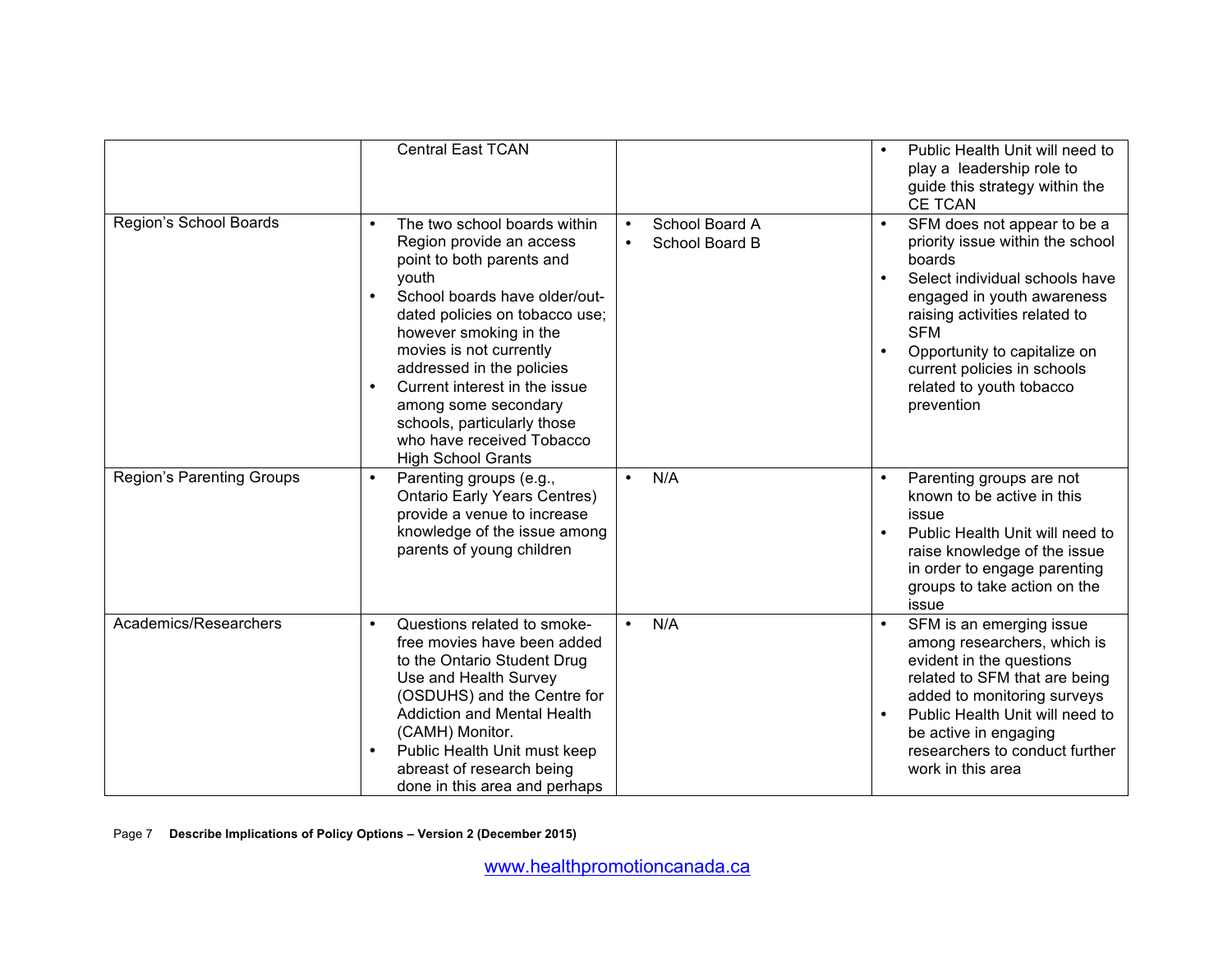| partner with academics to<br>conduct further research on  |  |
|-----------------------------------------------------------|--|
| the effectiveness of the<br>proposed policy interventions |  |

## **RELEVANCE TO PUBLIC HEALTH UNIT**

The five policies recommended by the WHO are addressed at the federal and provincial levels of government and are largely influenced by six movie studios in the US. Although Public Health Unit does not have regulatory authority of the policy recommendations, it is within the role of a local health unit to advocate for policies that will reduce the impact of smoking in the movies on the smoking behaviours of youth. Public Health Unit can also implement strong anti-smoking ads in regional theatres and implement a rigorous evaluation of outcomes in order to contribute to the knowledge base.

It is also within Public Health Unit's scope to develop and implement a strategy to increase knowledge among Region's parents and youth on the effect of child and youth exposure to tobacco imagery in movies.

Based on a consideration of the interests and institutions involved, the following is a description of the regulatory bodies that have the greatest influence over each policy recommendation and the proposed actions for Public Health Unit to address each recommendation.

| <b>Policy Recommendation Endorsed by</b><br><b>Council</b> | <b>Who's (Potential) Role to Regulate</b>                                                                                                                                                             | <b>Proposed Actions for</b><br><b>Public Health Unit</b>                                                               |
|------------------------------------------------------------|-------------------------------------------------------------------------------------------------------------------------------------------------------------------------------------------------------|------------------------------------------------------------------------------------------------------------------------|
| Classify films with tobacco use as R-rated                 | Ontario Film Review Board<br>Federal government - Obligation under<br>WHO Framework Convention on Tobacco<br>Control Article 13<br>Movie studios in the U.S. have a large<br>influence on this policy | Through the OCSFM, advocate to the<br>Ontario Film Review Board to add tobacco<br>as a criterion to assign an R-rating |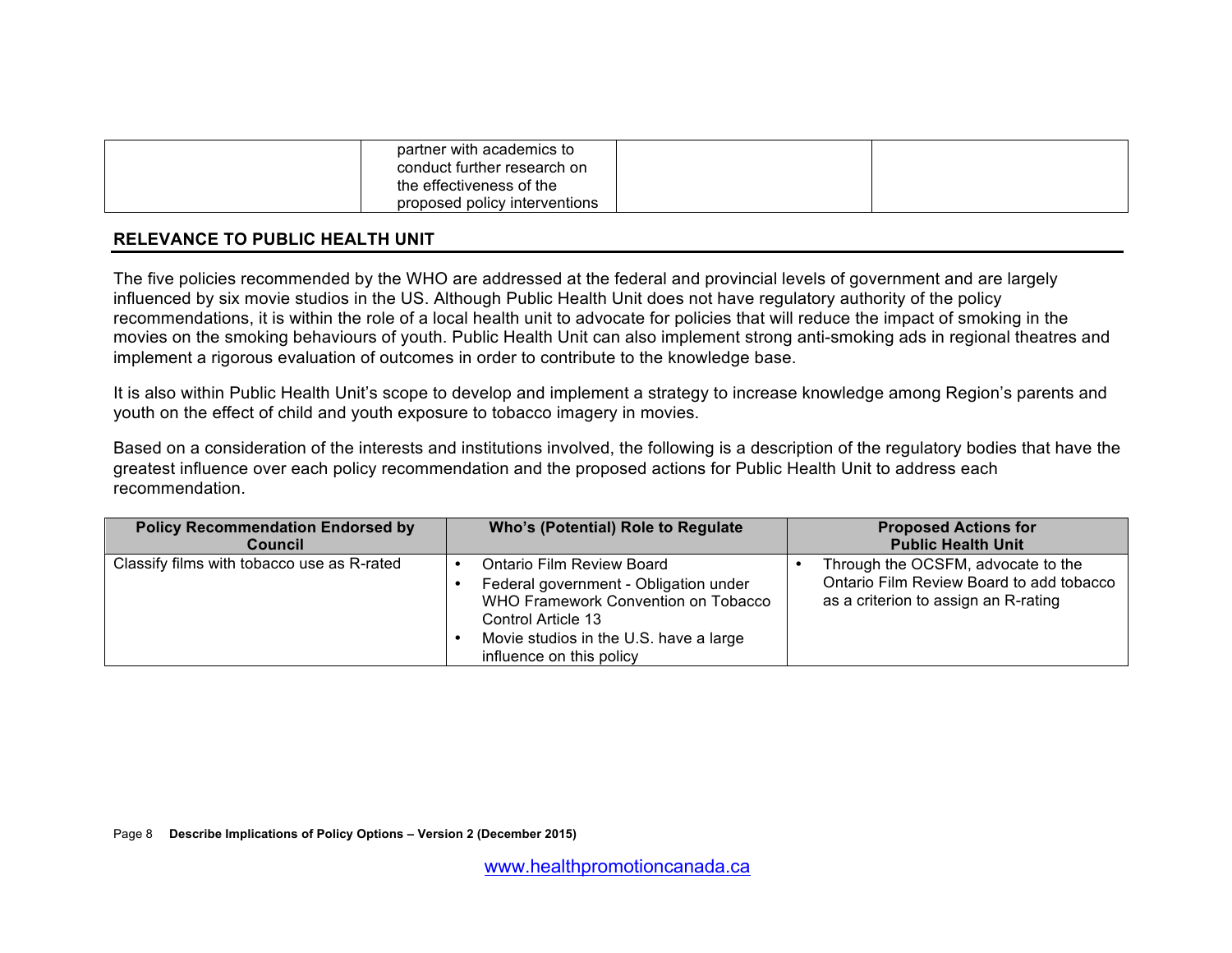| Require all distribution channels to show a | Federal government - Obligation under<br>$\bullet$                 | Develop strong anti-smoking ads to play in<br>$\bullet$                          |
|---------------------------------------------|--------------------------------------------------------------------|----------------------------------------------------------------------------------|
| strong anti-smoking ad prior to movies      | WHO Framework Convention on Tobacco                                | regional theatres                                                                |
| depicting tobacco use                       | Control Article 13                                                 | Through the OCSFM, advocate to the<br>$\bullet$                                  |
|                                             | Movie studios in the U.S. have a large                             | federal government to meet obligations                                           |
|                                             | influence on this policy                                           | under FCTC Article 13                                                            |
|                                             |                                                                    | Through the OCSFM, advocate to the                                               |
|                                             |                                                                    | Ministry of Health and Long Term Care to                                         |
|                                             |                                                                    | adopt this recommendation from the 2010                                          |
|                                             |                                                                    | <b>Tobacco Strategy Advisory Group</b>                                           |
| Certify no payment for displaying tobacco   | Federal government - Obligation under                              | Through the OCSFM, advocate to the                                               |
|                                             | WHO Framework Convention on Tobacco                                | federal government to meet obligations                                           |
|                                             | Control Article 13                                                 | under FCTC Article 13                                                            |
| Prohibit tobacco brand displays             | Federal government - Obligation under<br>$\bullet$                 | Through the OCSFM, advocate to the<br>$\bullet$                                  |
|                                             | WHO Framework Convention on Tobacco                                | federal government                                                               |
|                                             | Control Article 13                                                 | Through the OCSFM advocate to the<br>$\bullet$                                   |
|                                             | Movie studios in the U.S. have a large<br>influence on this policy | federal government to meet obligations<br>under FCTC Article 13                  |
|                                             |                                                                    |                                                                                  |
| Make youth-rated films that show tobacco    | Federal and provincial (Ministry of<br>$\bullet$                   | Through the OCSFM, advocate to the<br>$\bullet$                                  |
| imagery ineligible for government film      | Finance) governments offer film subsidy                            | federal and provincial governments to                                            |
| subsidies                                   | programs for film productions made in                              | make films that include tobacco imagery                                          |
|                                             | Canada                                                             | ineligible for subsidies                                                         |
|                                             |                                                                    |                                                                                  |
| Increase knowledge among Region's parents   | School boards to implement polices that<br>$\bullet$               | Partner with Region's school boards to                                           |
| and youth on the efforts of child and youth | limit the amount of exposure to tobacco                            | develop policies to limit exposure to                                            |
| exposure to tobacco imagery in movies       | imagery in schools (e.g., movies shown in                          | tobacco imagery in schools                                                       |
|                                             | the classroom)                                                     | Collaborate with Central East TCAN to                                            |
|                                             |                                                                    | develop and implement a strategy to raise                                        |
|                                             |                                                                    | knowledge among parents and youth at                                             |
|                                             |                                                                    | the regional level                                                               |
|                                             |                                                                    | Collaborate with OCSFM to develop and<br>implement a provincial-wide strategy to |
|                                             |                                                                    | raise knowledge of the issue                                                     |

Refer to Appendix A for a complete analysis of the six policy and program recommendations.

Page 9 **Describe Implications of Policy Options – Version 2 (December 2015)**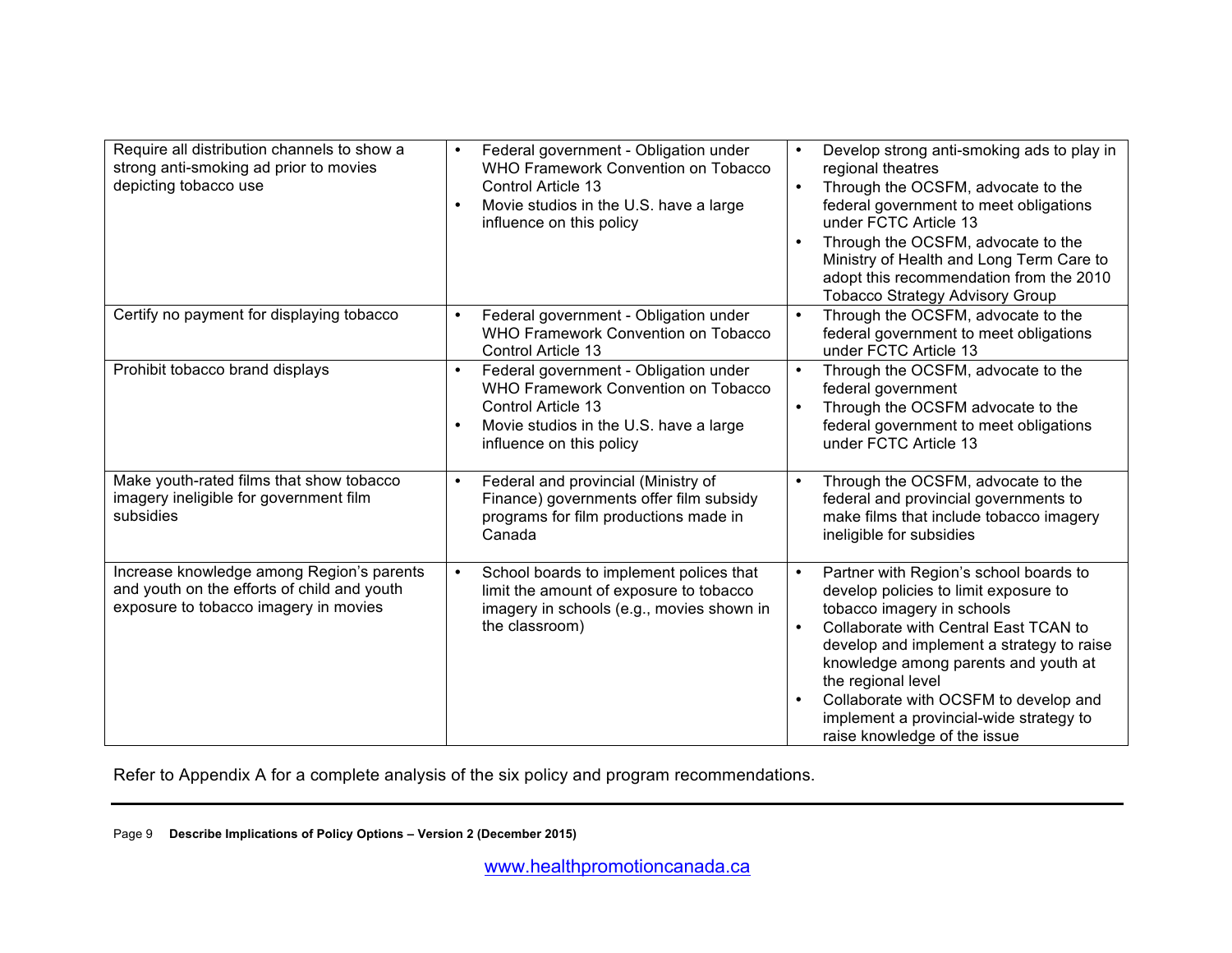#### **RECOMMENDATIONS**

It is recommended that Public Health Unit:

- Continue as an active member on the OCSFM in order to advocate at the provincial and federal levels for implementation of the five policies recommended by the WHO.
- Lead the Central East TCAN working group to develop, implement, and evaluate a strategy to increase knowledge among Region's parents and youth on the effect of child and youth exposure to tobacco imagery in movies
- Partner with school boards and parents to develop policies that reduce the amount of youth exposure to tobacco imagery in schools
- Develop and evaluate strong anti-smoking ads to air prior to movies that contain tobacco imagery in regional theatres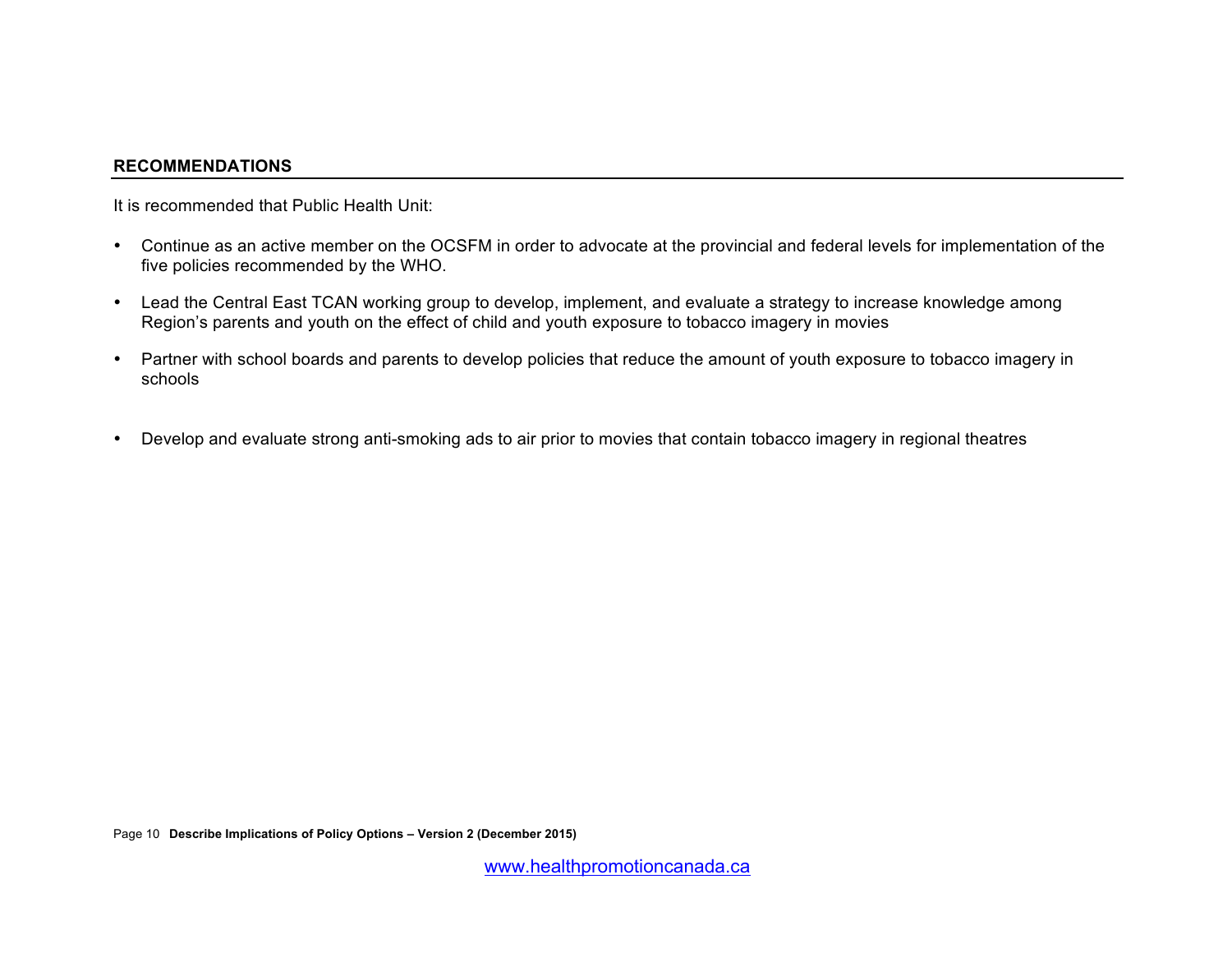#### **References**

- 1) Peel Public Health (2012). Interventions to reduce the impact of smoking in the movies on the smoking behaviours of youth: A rapid review. Mississauga, ON.
- 2) World Health Organization (2011). Smoke-free movies: from evidence to action  $2^{nd}$  edition. Geneva, Switzerland: World Health Organization Press.
- 3) National Cancer Institute (2008). *The Role of the Media in Promoting and Reducing Tobacco Use.* Tobacco Control Monograph No. 19. Bethesda, MD: U.S. Department of Health and Human Services, National Institutes of Health, National Cancer Institute. NIH Pub. No. 07-6242.
- 4) U.S. Department of Health and Human Services (2012). Preventing tobacco use among youth and young adults: A report of the Surgeon General. Atlanta, GA: U.S. Department of Health and Human Services, Centres for Disease Control and Prevention, National Centre for Chronic Disease and Health Promotion, Office of Smoking and Health.
- 5) U.S. Department of Health and Human Services (2014). 2014 Surgeon General's report: The health consequences of smoking – 50 years of progress. Atlanta, GA: U.S. Department of Health and Human Services, Centres for Disease Control and Prevention, National Centre for Chronic Disease and Health Promotion, Office of Smoking and Health.
- 6) Tobacco Strategy Advisory Group (2010). Building on our gains, taking action now: Ontario's tobacco control strategy for 2011-2016. Toronto, ON: Ministry of Health Promotion and Sport.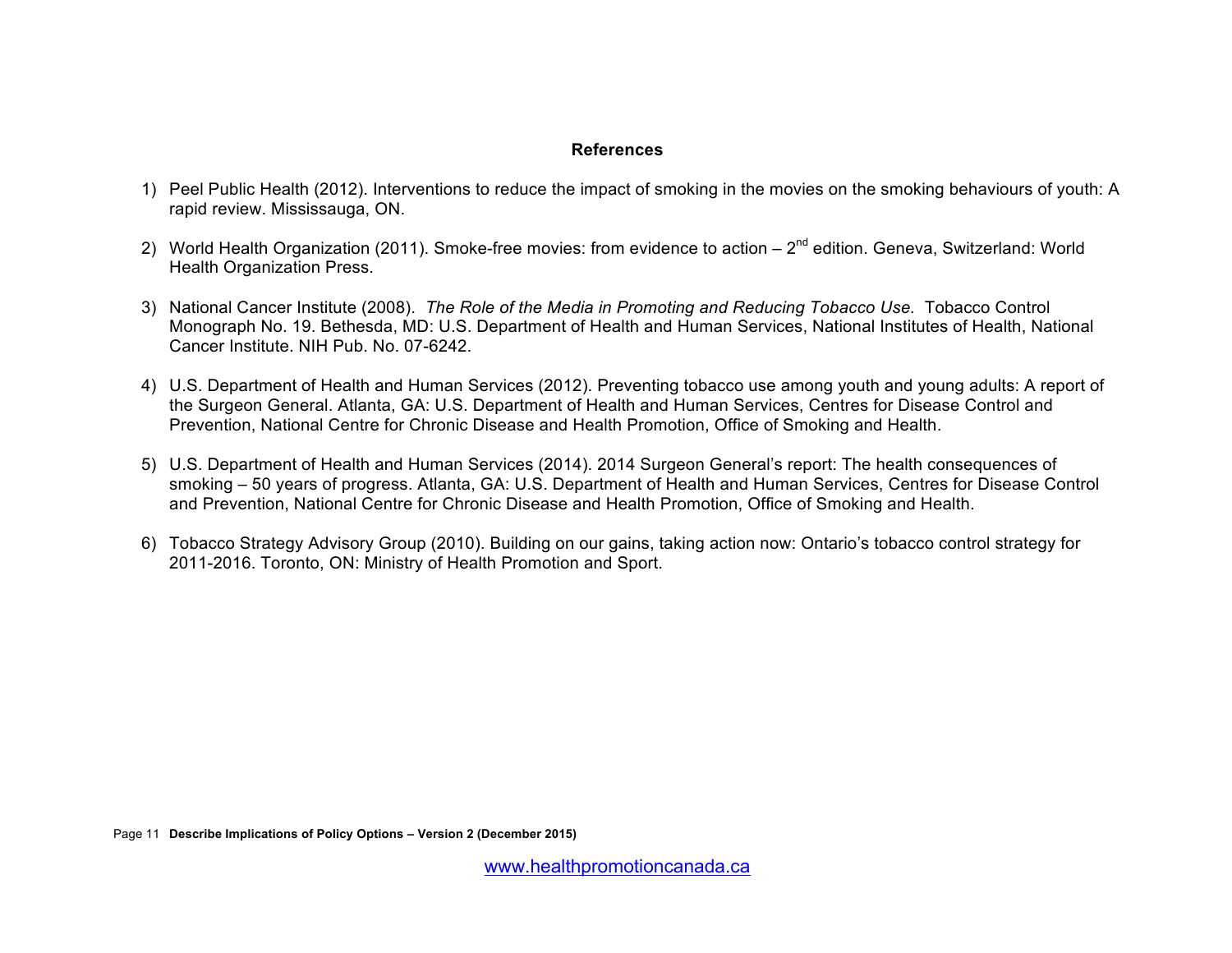# **Policy Options**

Below is an analysis of the policy and program recommendations endorsed by Regional Council:

|           | Policy Recommendation 1: Classify films with tobacco use as R-rated                                                                                                                                                                                                                  |                                                                                                                                                                                                                                      |                                                                                                                                                                       |                                                                                                                                                |                                                                                                             |                                                                                                                                                                                                                                                                                                  |
|-----------|--------------------------------------------------------------------------------------------------------------------------------------------------------------------------------------------------------------------------------------------------------------------------------------|--------------------------------------------------------------------------------------------------------------------------------------------------------------------------------------------------------------------------------------|-----------------------------------------------------------------------------------------------------------------------------------------------------------------------|------------------------------------------------------------------------------------------------------------------------------------------------|-------------------------------------------------------------------------------------------------------------|--------------------------------------------------------------------------------------------------------------------------------------------------------------------------------------------------------------------------------------------------------------------------------------------------|
|           | <b>Effectiveness</b>                                                                                                                                                                                                                                                                 | <b>Potential Unintended</b><br><b>Effects</b>                                                                                                                                                                                        | <b>Equity</b>                                                                                                                                                         | Cost                                                                                                                                           | <b>Feasibility</b>                                                                                          | <b>Acceptability</b>                                                                                                                                                                                                                                                                             |
| $\bullet$ | Dose-response<br>relationship between<br>exposure to on-<br>screen smoking and<br>youth smoking<br>initiation <sup>2</sup><br>Most youth exposure<br>to on-screen<br>smoking comes from<br>smoking incidents in<br>youth-rated films <sup>2</sup>                                    | Rating change<br>$\bullet$<br>would not prevent<br>youth from<br>downloading R-<br>rated movies or<br>playing video<br>games that contain<br>tobacco imagery<br>The use of e-<br>$\bullet$<br>cigarettes must be<br>included in this | Policy is most<br>$\bullet$<br>effective for<br>those who<br>attend movies in<br>theatres or<br>purchase<br>movies, rather<br>than those who<br>download from<br>home | No additional<br>$\bullet$<br>cost to the<br>OFRB to<br>implement this<br>policy, as the<br>policy does not<br>suggest re-rating<br>old movies | Likely simple for<br>$\bullet$<br>the OFRB to add<br>tobacco imagery<br>as a criteria when<br>rating movies | Parents and the<br>$\bullet$<br>general public will<br>likely be supportive.<br>The movie industry<br>$\bullet$<br>may argue that this<br>interferes with their<br>creative expression.<br>Youth may feel that<br>$\bullet$<br>this is an intrusive<br>policy that takes<br>away their choice of |
|           | <b>Public Health Unit</b><br>completed a Rapid<br>Review that found<br>high quality<br>evidence that an R-<br>rating for movies<br>with smoking could<br>reduce the risk of<br>children and<br>adolescents starting<br>to smoke <sup>1</sup><br>Movie studios would<br>likely remove | policy. If not, the<br>use of e-cigarettes<br>in movies may<br>increase<br>dramatically, as<br>has already started<br>to happen                                                                                                      |                                                                                                                                                                       |                                                                                                                                                |                                                                                                             | what to watch                                                                                                                                                                                                                                                                                    |
|           | tobacco imagery<br>rather than receive<br>an R-rating. R-rated<br>movies make less<br>money than PG-13<br>rated movies                                                                                                                                                               |                                                                                                                                                                                                                                      |                                                                                                                                                                       |                                                                                                                                                |                                                                                                             |                                                                                                                                                                                                                                                                                                  |

Page 12 **Describe Implications of Policy Options – Version 2 (December 2015)**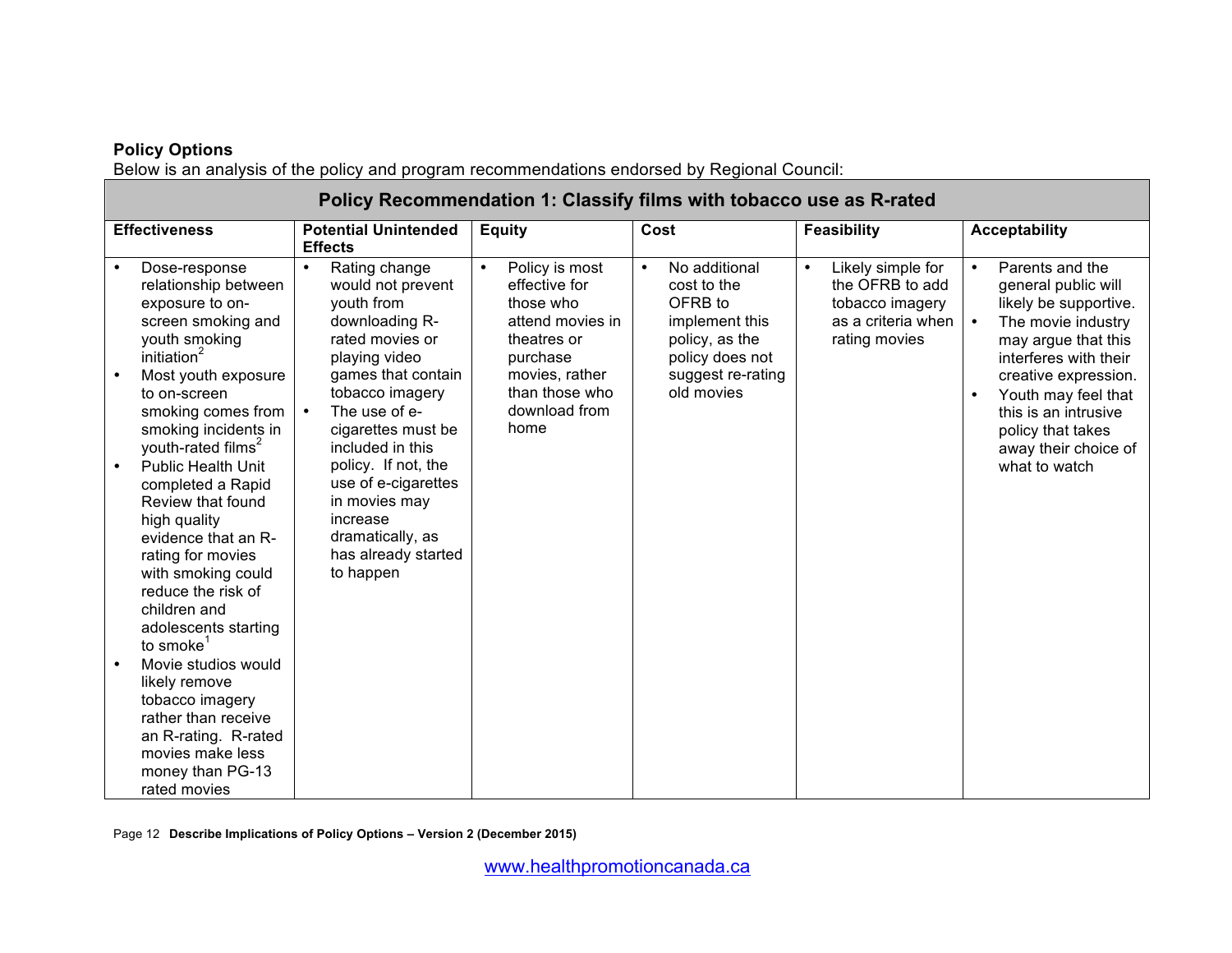| Policy Recommendation 2: Require strong anti-smoking ads prior to movies depicting tobacco use                                                                                                                                                                                                                                                                                                                                                                                                                                                                    |                                                                                                                                                                                                                          |                                                                                                             |                                                                                                                 |                                                                                                                                                                                                                                                                                                                                                                                                                                                                                                                                                                                                                                     |                                                                                                                                                                                                                                                                                                                                                                                                                                                                                                                                                                                                               |
|-------------------------------------------------------------------------------------------------------------------------------------------------------------------------------------------------------------------------------------------------------------------------------------------------------------------------------------------------------------------------------------------------------------------------------------------------------------------------------------------------------------------------------------------------------------------|--------------------------------------------------------------------------------------------------------------------------------------------------------------------------------------------------------------------------|-------------------------------------------------------------------------------------------------------------|-----------------------------------------------------------------------------------------------------------------|-------------------------------------------------------------------------------------------------------------------------------------------------------------------------------------------------------------------------------------------------------------------------------------------------------------------------------------------------------------------------------------------------------------------------------------------------------------------------------------------------------------------------------------------------------------------------------------------------------------------------------------|---------------------------------------------------------------------------------------------------------------------------------------------------------------------------------------------------------------------------------------------------------------------------------------------------------------------------------------------------------------------------------------------------------------------------------------------------------------------------------------------------------------------------------------------------------------------------------------------------------------|
| <b>Effectiveness</b>                                                                                                                                                                                                                                                                                                                                                                                                                                                                                                                                              | <b>Potential Unintended</b><br><b>Effects</b>                                                                                                                                                                            | <b>Equity</b>                                                                                               | Cost                                                                                                            | <b>Feasibility</b>                                                                                                                                                                                                                                                                                                                                                                                                                                                                                                                                                                                                                  | <b>Acceptability</b>                                                                                                                                                                                                                                                                                                                                                                                                                                                                                                                                                                                          |
| <b>Literature Review</b><br>completed by Public<br>Health Unit found<br>moderate quality<br>evidence that<br>placing anti-smoking<br>ads before movies<br>depicting smoking<br>reduces the<br>persuasive effect<br>movie smoking can<br>have on the attitudes<br>towards smoking<br>and intentions to<br>smoke of children,<br>adolescents, and<br>adults <sup>1</sup><br>Anti-smoking ads<br>are particularly<br>important because<br>even if tobacco<br>images are removed<br>from youth-rated<br>movies, many youth<br>can easily access<br>adult-rated movies | Important to have<br>$\bullet$<br>a process in place<br>for who will<br>develop the ads. It<br>would be<br>ineffective, and<br>potentially<br>harmfully, if<br>tobacco<br>companies<br>developed the<br>ads <sup>2</sup> | Important that<br>$\bullet$<br>ads be culturally<br>appropriate and<br>targeted to<br>specific<br>audiences | Need to<br>$\bullet$<br>determine who<br>would be<br>responsible for<br>paying to<br>develop the $\text{ads}^2$ | $\bullet$<br><b>Rules</b> for<br>distribution and<br>monitoring are<br>needed <sup>2</sup><br>The ads should<br>$\bullet$<br>also be added to<br>videos and other<br>distribution<br>channels such as<br>cable, satellite,<br>video-on-demand,<br>and Internet<br>downloads <sup>2</sup><br>Some ads have<br>$\bullet$<br>already been<br>developed and<br>have been<br>selected for their<br>potential<br>applicability<br>around the world.<br>These include ads<br>from the World<br>Lung Foundation,<br>American<br>Legacy's "truth"<br>campaign, and<br>advertisements<br>developed by the<br>State of California <sup>2</sup> | Movie industry<br>$\bullet$<br>could be<br>supportive as it<br>provides them with<br>an opportunity to<br>demonstrate<br>corporate social<br>responsibility <sup>2</sup><br>Movie industry<br>could also be<br>opposed to the<br>policy, as they<br>would not want to<br>give up ad-space<br>Research has<br>$\bullet$<br>shown that anti-<br>smoking ads do<br>not lower audience<br>opinion of the film <sup>2</sup><br>General public will<br>$\bullet$<br>likely not object, as<br>they ads will not be<br>intrusive to<br>audiences<br>$\bullet$<br>Tobacco industry<br>will likely oppose<br>the policy |

Page 13 **Describe Implications of Policy Options – Version 2 (December 2015)**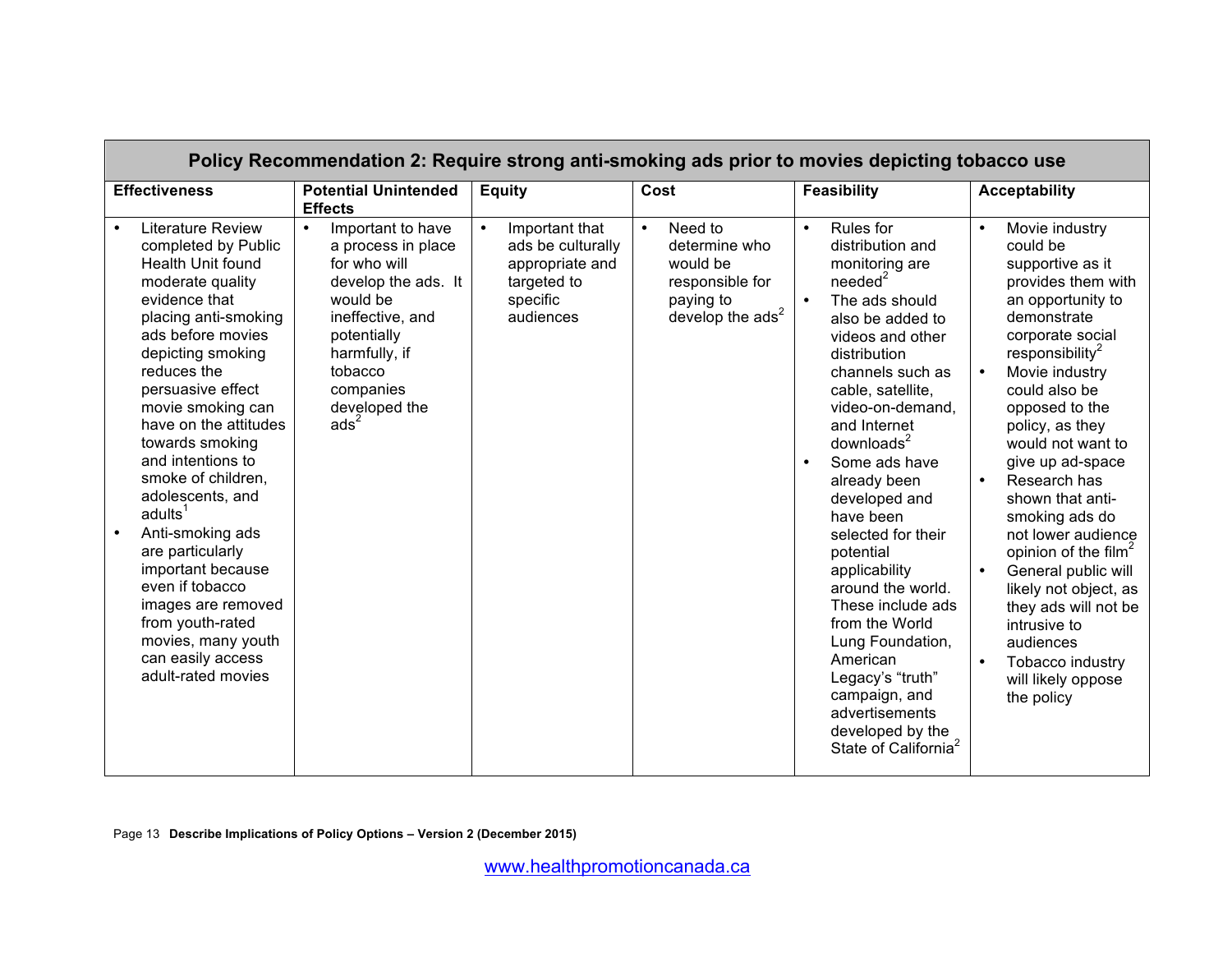| <b>Policy Recommendation 3: Certify no pay-offs</b>                                                                               |                                                                                                                                                                                                               |                         |                                                                                                                                                                                                                                                                                                                                                                                                                                                                                                                                                                                                 |                                                                                                                                                                                                                                                                                                                                                               |                                                                                                                                                                                                                                                                                                                  |
|-----------------------------------------------------------------------------------------------------------------------------------|---------------------------------------------------------------------------------------------------------------------------------------------------------------------------------------------------------------|-------------------------|-------------------------------------------------------------------------------------------------------------------------------------------------------------------------------------------------------------------------------------------------------------------------------------------------------------------------------------------------------------------------------------------------------------------------------------------------------------------------------------------------------------------------------------------------------------------------------------------------|---------------------------------------------------------------------------------------------------------------------------------------------------------------------------------------------------------------------------------------------------------------------------------------------------------------------------------------------------------------|------------------------------------------------------------------------------------------------------------------------------------------------------------------------------------------------------------------------------------------------------------------------------------------------------------------|
| <b>Effectiveness</b>                                                                                                              | <b>Potential Unintended</b><br><b>Effects</b>                                                                                                                                                                 | <b>Equity</b>           | Cost                                                                                                                                                                                                                                                                                                                                                                                                                                                                                                                                                                                            | <b>Feasibility</b>                                                                                                                                                                                                                                                                                                                                            | <b>Acceptability</b>                                                                                                                                                                                                                                                                                             |
| Policy would ensure<br>that tobacco<br>companies are not<br>marketing their<br>products through<br>product placement in<br>movies | Movie industry<br>$\bullet$<br>may stop including<br>tobacco imagery in<br>their movies in<br>order to avoid the<br>legal costs<br>associated with<br>certifying movies<br>that do contain<br>tobacco imagery | No issues<br>identified | Policy would not<br>$\bullet$<br>be a large<br>additional cost<br>for<br>provincial/federa<br>I governments,<br>as it could be<br>added to<br>existing<br>mechanisms<br>(e.g., the Ontario<br><b>Film Review</b><br>Board) that are<br>responsible for<br>registering films,<br>rating them, and<br>approving them<br>before local<br>distribution<br>Movie and/or<br>$\bullet$<br>tobacco<br>industries would<br>be responsible<br>for the costs of<br>legal advice for<br>the actual<br>certification,<br>which would be<br>longer and more<br>technical than<br>the notice<br>required to be | It is often difficult<br>$\bullet$<br>to determine if<br>there have been<br>"under-the-table"<br>deals between the<br>movie and tobacco<br>industries<br>The responsibility<br>of determining<br>whether or not a<br>film includes<br>tobacco imagery<br>and needs to be<br>certified could be<br>incorporated with<br>existing<br>mechanisms (e.g.,<br>OFRB) | Likely an<br>acceptable policy<br>among the general<br>public, as it does<br>not interfere with<br>the movie<br>Movie companies<br>may dispute the<br>policy due to the<br>cost for legal<br>advice to certify<br>movies that contain<br>tobacco imagery<br>Tobacco industry<br>will likely oppose<br>the policy |

Page 14 **Describe Implications of Policy Options – Version 2 (December 2015)**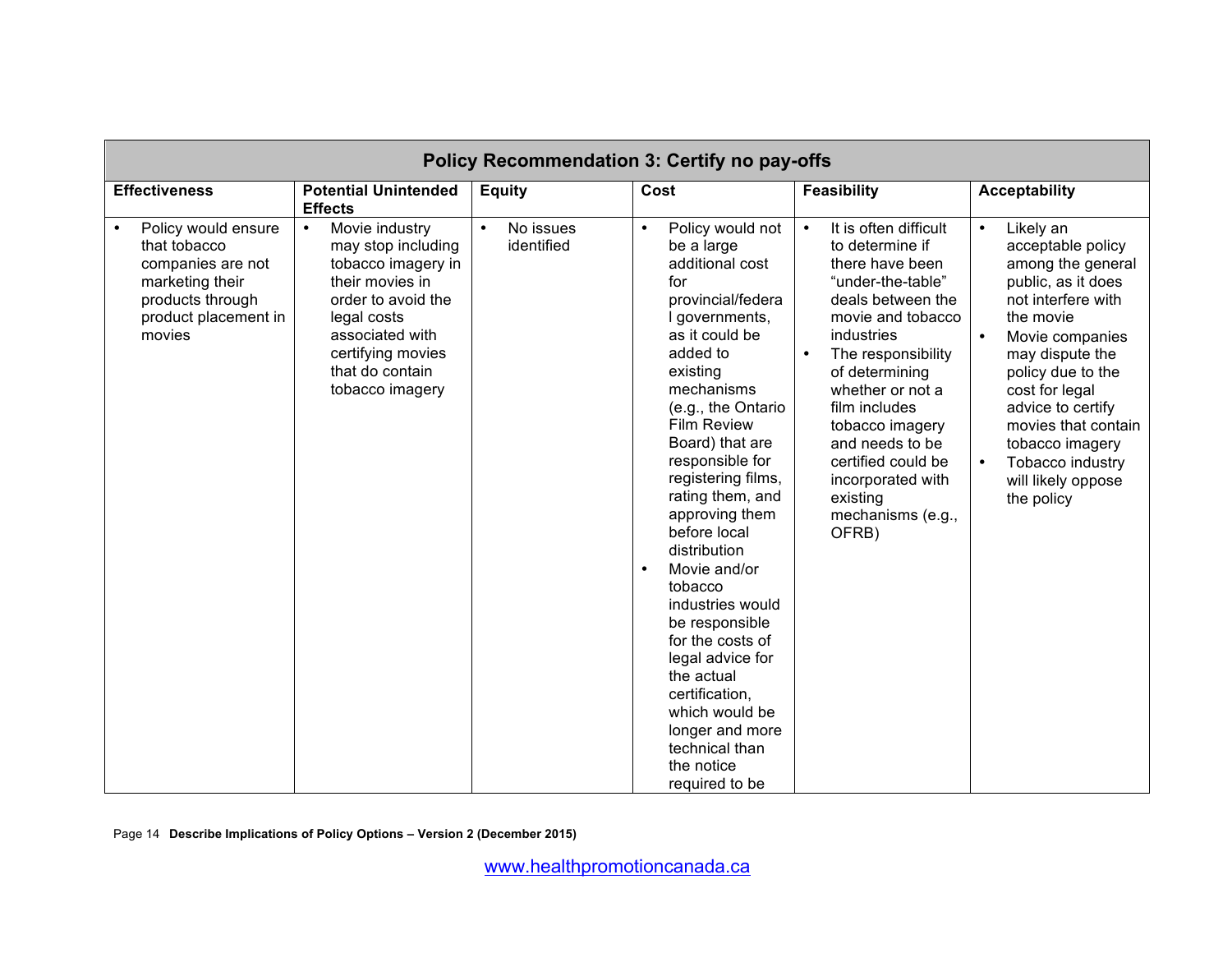|                                                                                                                                                                                                                                                                                                                                                                                                                                  |                                                                                                                                                                                               |                                                                                                  | shown on                                                                                              |                                                                                                                                                                                                                                                                                                                                                                                                   |                                                                                                                                        |  |
|----------------------------------------------------------------------------------------------------------------------------------------------------------------------------------------------------------------------------------------------------------------------------------------------------------------------------------------------------------------------------------------------------------------------------------|-----------------------------------------------------------------------------------------------------------------------------------------------------------------------------------------------|--------------------------------------------------------------------------------------------------|-------------------------------------------------------------------------------------------------------|---------------------------------------------------------------------------------------------------------------------------------------------------------------------------------------------------------------------------------------------------------------------------------------------------------------------------------------------------------------------------------------------------|----------------------------------------------------------------------------------------------------------------------------------------|--|
|                                                                                                                                                                                                                                                                                                                                                                                                                                  |                                                                                                                                                                                               |                                                                                                  | screen                                                                                                |                                                                                                                                                                                                                                                                                                                                                                                                   |                                                                                                                                        |  |
| <b>Policy Recommendation 4: Prohibit tobacco brand displays</b>                                                                                                                                                                                                                                                                                                                                                                  |                                                                                                                                                                                               |                                                                                                  |                                                                                                       |                                                                                                                                                                                                                                                                                                                                                                                                   |                                                                                                                                        |  |
| <b>Effectiveness</b>                                                                                                                                                                                                                                                                                                                                                                                                             | <b>Potential Unintended</b><br><b>Effects</b>                                                                                                                                                 | <b>Equity</b><br>$\bullet$                                                                       | Cost                                                                                                  | <b>Feasibility</b><br>$\bullet$                                                                                                                                                                                                                                                                                                                                                                   | <b>Acceptability</b>                                                                                                                   |  |
| Tobacco companies<br>are prohibited to pay<br>for their tobacco<br>brands to appear in<br>movies in the United<br>States under the<br><b>Master Settlement</b><br>Agreement<br>A policy that<br>prohibits all tobacco<br>brand displays<br>would solve the<br>problem of who is<br>responsible for the<br>tobacco brand<br>displays, as the<br>tobacco and movie<br>industries both<br>dispute being<br>responsible <sup>2</sup> | <b>Potential increase</b><br>$\bullet$<br>of tobacco imagery<br>in other forms of<br>media such as<br>television shows<br>and video games<br>that are not<br>covered under the<br>prohibition | No issues<br>identified, as the<br>ban would apply<br>to all movies                              | Adequate<br>$\bullet$<br>enforcement<br>resources would<br>be required to<br>implement this<br>policy | The current ban in<br>the United States<br>under the MSA<br>only bans tobacco<br>companies from<br>paying studios to<br>include their<br>brands<br>It is difficult to<br>$\bullet$<br>determine whether<br>or not a form of<br>payment was<br>made<br>This policy would<br>$\bullet$<br>be a<br>straightforward<br>ban on all tobacco<br>imagery, and<br>therefore would be<br>simpler to enforce | Policy would likely<br>be accepted<br>among the general<br>public<br>Tobacco industry<br>$\bullet$<br>will likely oppose<br>the policy |  |
|                                                                                                                                                                                                                                                                                                                                                                                                                                  | Policy Recommendation 5: Make productions with smoking ineligible for public subsidy                                                                                                          |                                                                                                  |                                                                                                       |                                                                                                                                                                                                                                                                                                                                                                                                   |                                                                                                                                        |  |
| <b>Effectiveness</b>                                                                                                                                                                                                                                                                                                                                                                                                             | <b>Potential Unintended</b><br><b>Effects</b>                                                                                                                                                 | <b>Equity</b>                                                                                    | Cost                                                                                                  | <b>Feasibility</b>                                                                                                                                                                                                                                                                                                                                                                                | <b>Acceptability</b>                                                                                                                   |  |
| Canada extends<br>federal and<br>provincial film<br>production tax<br>credits to attract                                                                                                                                                                                                                                                                                                                                         | <b>British Colombia</b><br>$\bullet$<br>and Ontario grant<br>the largest amount<br>of subsidies in<br>Canada. There                                                                           | This policy may<br>$\bullet$<br>impact smaller,<br>independent<br>producers who<br>may rely more | This would be a<br>$\bullet$<br>low cost policy<br>for the<br>government to<br>implement              | A clear definition<br>$\bullet$<br>of tobacco imagery<br>required<br>Amendments<br>$\bullet$<br>required to existing                                                                                                                                                                                                                                                                              | Policy may be<br>$\bullet$<br>contested by<br>regions that attract<br>a large number of<br>film producers and                          |  |

Page 15 **Describe Implications of Policy Options – Version 2 (December 2015)**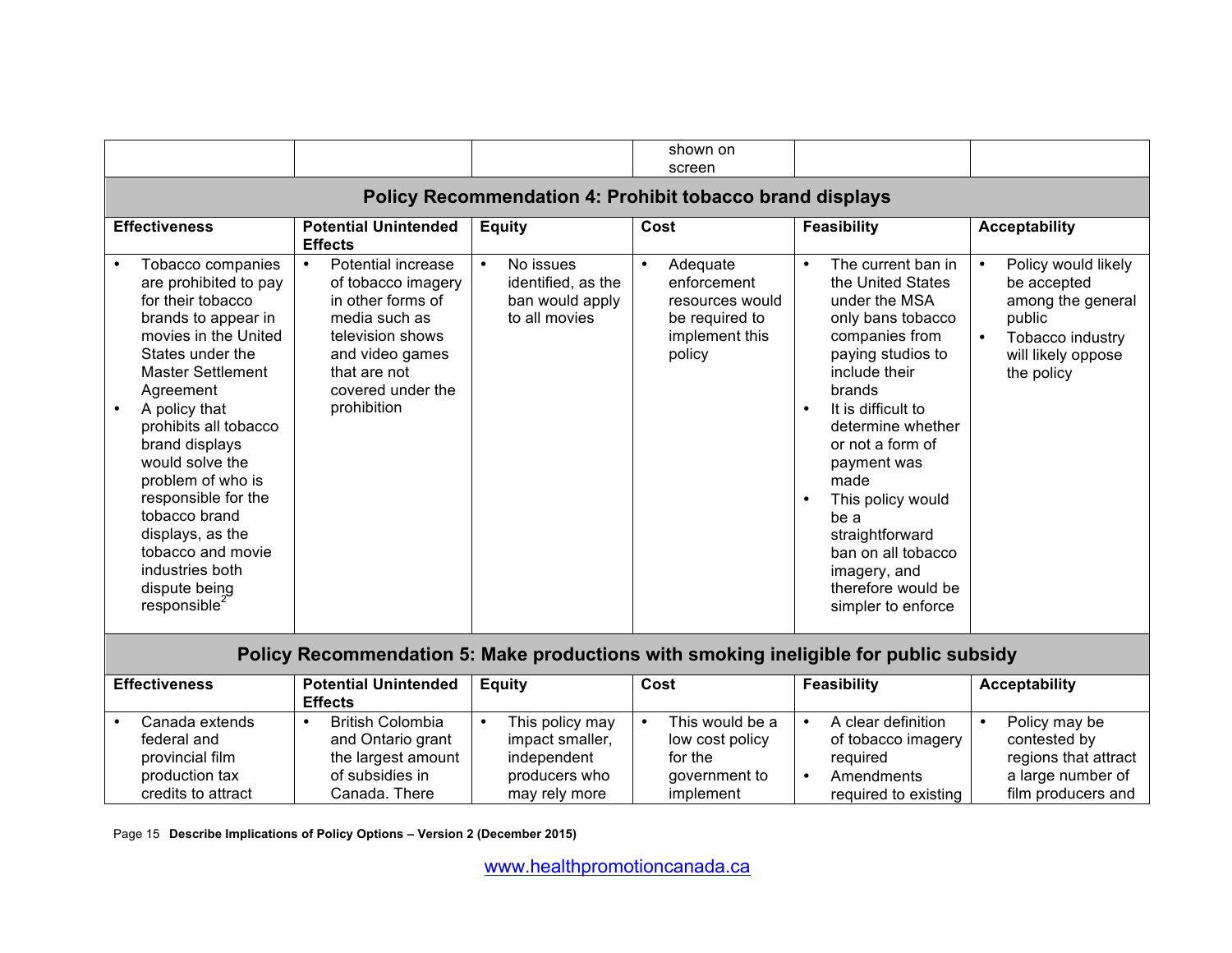| American film<br>producers<br>Many of these films<br>contain tobacco<br>imagery in youth-<br>rated movies<br>Policy would<br>encourage<br>producers not to<br>include tobacco<br>imagery in their<br>movies in order to<br>qualify for a film<br>subsidy | may be economic<br>consequences,<br>particularly for<br>these provinces, if<br>film producers<br>choose to film in<br>jurisdictions that<br>provide a subsidy<br>and allow smoking<br>imagery | on the subsidy<br>than large studio<br>companies |  | federal and<br>provincial tax<br>credit program<br>specifications | are concerned<br>about the<br>economic impact<br>this may have |
|----------------------------------------------------------------------------------------------------------------------------------------------------------------------------------------------------------------------------------------------------------|-----------------------------------------------------------------------------------------------------------------------------------------------------------------------------------------------|--------------------------------------------------|--|-------------------------------------------------------------------|----------------------------------------------------------------|
| Program Recommendation 6: Increase knowledge among Region's parents and youth on the effects of youth<br>exposure to tobacco imagery in movies                                                                                                           |                                                                                                                                                                                               |                                                  |  |                                                                   |                                                                |

| <b>Effectiveness</b>                                                                                                                                                                                                                                                                                                                             | <b>Potential Unintended</b>                                                                                                                                                                               | <b>Equity</b>                                                                                                                                                                                                                                                                                          | Cost                                                                                                                                                                                                             | <b>Feasibility</b>                                                                                                                                                                                                                                                                                                     | <b>Acceptability</b>                                                                                                                                                                                                                                                                                                                                                                         |
|--------------------------------------------------------------------------------------------------------------------------------------------------------------------------------------------------------------------------------------------------------------------------------------------------------------------------------------------------|-----------------------------------------------------------------------------------------------------------------------------------------------------------------------------------------------------------|--------------------------------------------------------------------------------------------------------------------------------------------------------------------------------------------------------------------------------------------------------------------------------------------------------|------------------------------------------------------------------------------------------------------------------------------------------------------------------------------------------------------------------|------------------------------------------------------------------------------------------------------------------------------------------------------------------------------------------------------------------------------------------------------------------------------------------------------------------------|----------------------------------------------------------------------------------------------------------------------------------------------------------------------------------------------------------------------------------------------------------------------------------------------------------------------------------------------------------------------------------------------|
|                                                                                                                                                                                                                                                                                                                                                  | <b>Effects</b>                                                                                                                                                                                            |                                                                                                                                                                                                                                                                                                        |                                                                                                                                                                                                                  |                                                                                                                                                                                                                                                                                                                        |                                                                                                                                                                                                                                                                                                                                                                                              |
| A literature review<br>completed by<br><b>Public Health Unit</b><br>found high quality<br>evidence that<br>parental restrictions<br>on the viewing of<br>R-rated movies<br>translates into<br>lower risk for<br>children and<br>adolescent<br>smoking <sup>1</sup><br>Parents will be<br>more likely to<br>implement the<br>restrictions if they | Increased<br>knowledge of the<br>issue among<br>parents and youth<br>may lead to greater<br>advocacy to the<br>provincial and<br>federal<br>governments<br>regarding the WHO<br>policy<br>recommendations | Multi-faceted<br>$\bullet$<br>communication<br>strategy must be<br>designed to<br>reach all target<br>populations<br>Important to<br>reach parents<br>that do not<br>already place<br>parental<br>restrictions on<br>what their<br>children watch.<br>rather than only<br>those parents<br>who already | Costs<br>$\bullet$<br>associated with<br>developing and<br>implementing<br>communication<br>materials<br>Staff time<br>$\bullet$<br>associated with<br>consulting with<br>school boards<br>to update<br>policies | Resources in<br>$\bullet$<br>place for Public<br>Health Unit to<br>implement a<br>strategy at the<br>local and/or<br>regional level<br>along with the<br><b>Central East</b><br><b>TCAN</b><br>Region's School<br>Boards have<br>existing policies<br>related to<br>tobacco control<br>that must be<br>updated. Public | Parents and the<br>$\bullet$<br>general public will<br>likely be receptive<br>towards the<br>message, as it is<br>based on individual<br>choice rather than a<br>population-level<br>policy <sup>'</sup><br>Youth may feel that<br>they will lose the right<br>to make their own<br>decisions over what<br>movies they watch<br>Parents and youth<br>will likely be<br>supportive of updated |

Page 16 **Describe Implications of Policy Options – Version 2 (December 2015)**